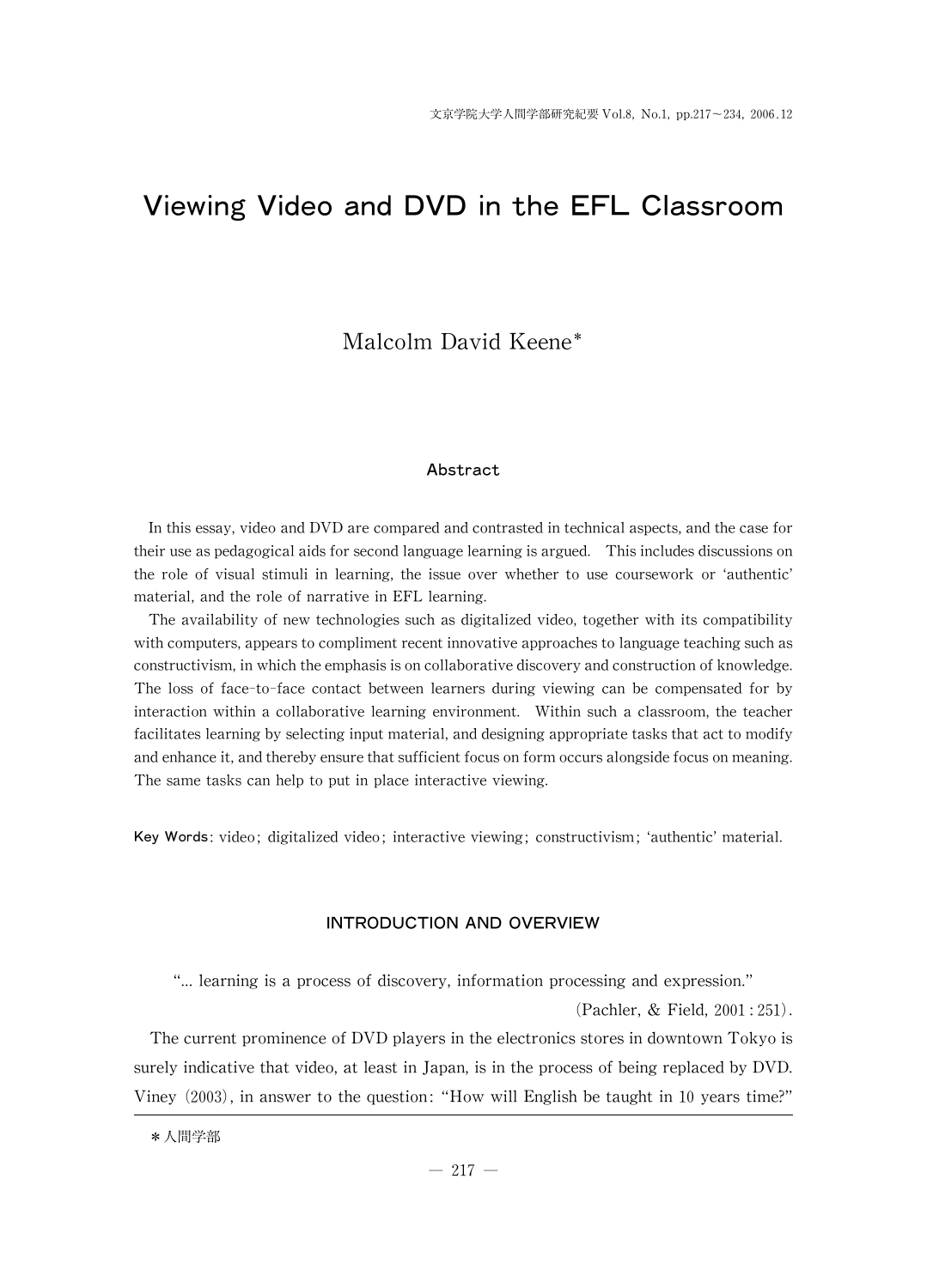during an interview comments: "I'd expect to see video (whether delivered by TV, video, DVD, or the Internet) as the basic teaching tool. But I said that ten years ago."  $(p.2)$ . As a writer of video coursework material, his continuing optimism is perhaps not surprising, but implied in his comments is that to date, video is not used to the extent it should be. This is despite the presence of these media in the homes of many teachers and learners, and that many associated with language teaching support their pedagogical use as aids to second language learning (for example: Lonergan 1984; Altman 1989 (in Fawkes, 1999); Stempleski & Tomalin 1990; Swaffar & Vlatten 1997). Viney (2003) further comments on the use of technological devices in language classrooms: "It's insane that audio-cassettes and CDs are used so much more widely than video. There are all sorts of listening comprehension, pronunciation and mechanical activities that require the use of audio, but for providing a context and embracing communication skills work, video is unbeatable"  $(p,1)$ . The provision of context for language and the need for communicative skills to be taught are particularly important in my teaching context in colleges within Japan, as they no doubt are within other EFL contexts. Video and DVD share characteristics as media for recording and viewing audiovisual moving images, however, DVD brings with it technological improvements and consequently, the potential for language learning far exceeds what video can offer. It is argued in this essay that DVD allows 'authentic' film to be tailored for use as suitable pedagogical material for language learners, and consequently, it is possible that using such media can lead to increased learner motivation, which is important for successful learning.

In this essay, video and DVD are compared and contrasted in technical aspects, and the case for their use as pedagogical aids for second language learning (SLL) is argued. Reference is made to theories on SLL and SLA (second language acquisition) and the role of visual stimuli in learning is examined. It is argued that selective video-film in the hands of an instructor can become an oasis of target language material, which is particularly useful in an EFL context such as Japan. The constructivist approach is briefly discussed with reference to creating collaborative environments within which learners can generate learner output and build hypotheses. The importance of learner motivation raises the issue over whether to use coursework or ʻauthentic'material, and the role of narrative in learning is also discussed. I relate my experiences in the classroom using both media with different types of material, including the use of subtitles. DVD is shown to have technical advantages over its predecessor. Not least are the implications of the compatibility of DVD format with computer technology.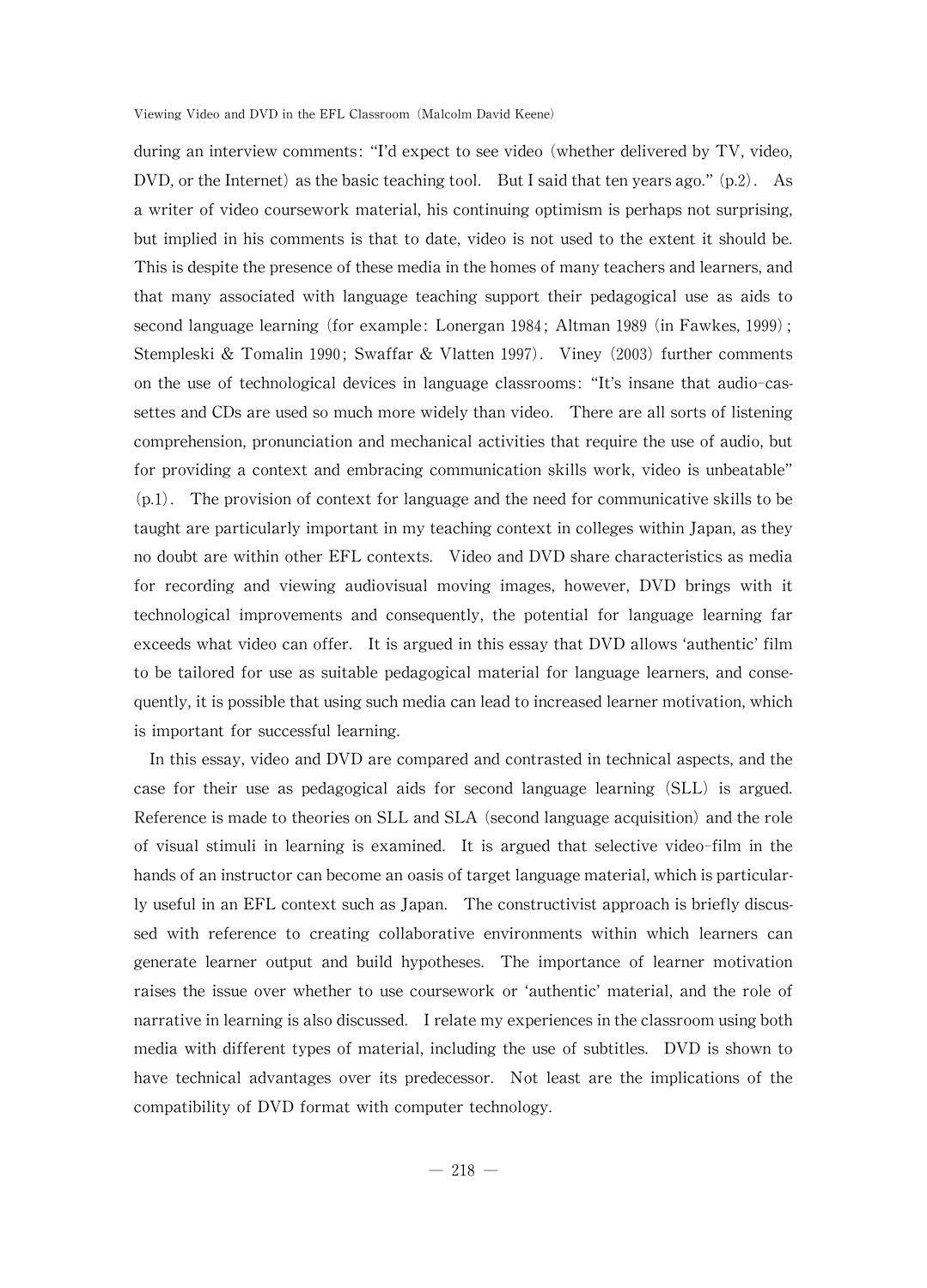# TECHNICAL ASPECTS

#### Storage media

The ability to store data in a stable and efficient manner is of importance if something as sophisticated as recorded high quality audio-visual moving images are to be shown at convenience. The two main options available for storing media such as film are analogue or digital. Hard drives first appeared as a wayto store digitalised memorytemporarily on computers, but now the latest DVD players also contain them. As DVD players are sold, digital data storage replaces its predecessor, which is an indication that the customer has been convinced that the newer technology has more to offer at an affordable price.

Optical disks such as CD-ROMs store data more compactly than their analogue predecessors. Production costs of blank DVDs are less than that of blank videotapes. Most new computers with DVD-ROM drives can also play DVD-Videos, and some can also ʻwrite' DVDs. Improved quality of audio-video recording is possible on hard drives, due to the considerable memory space-a DVD machine with an 80 GB hard drive allows between 17 to 102 hours of recording time. Hard drives make locating particular recordings a much simpler matter, and moreover, as with computers, editing is also possible. From these comparisons it can be seen that digital storage of data is more efficient than analogue, particularly with reference to DVD.

#### Practical use

Fawkes (1999) comments on other practical issues of using videotapes: "the opportunities for things to go wrong are considerable"  $(p.51)$ . One problem he lists is that copies produced are of inferior quality to the original. In addition videotapes loose quality slowly with age and use. Overusing the pause button, something that is inevitable in a language classroom, can damage the tape by causing it to stretch. Less common, but possible is technical breakdown. With DVD, quality is maintained with copies and there are less moving parts to jam up. Different recording systems mean that British produced video material (PAL system) won't play in Japan (NTSC system) for instance. DVDs have similar restrictions relating to regions. Familiarity with a particular machine is as important as with the material for the lesson, particularly if the controls are labelled in another language. Finding the correct scene or frame on a film is getting easier, DVDs allow ʻrandom access', which means play can begin at different ʻchapters'(prearranged divisions of the recording), and in addition a choice of speeds for forwarding or playing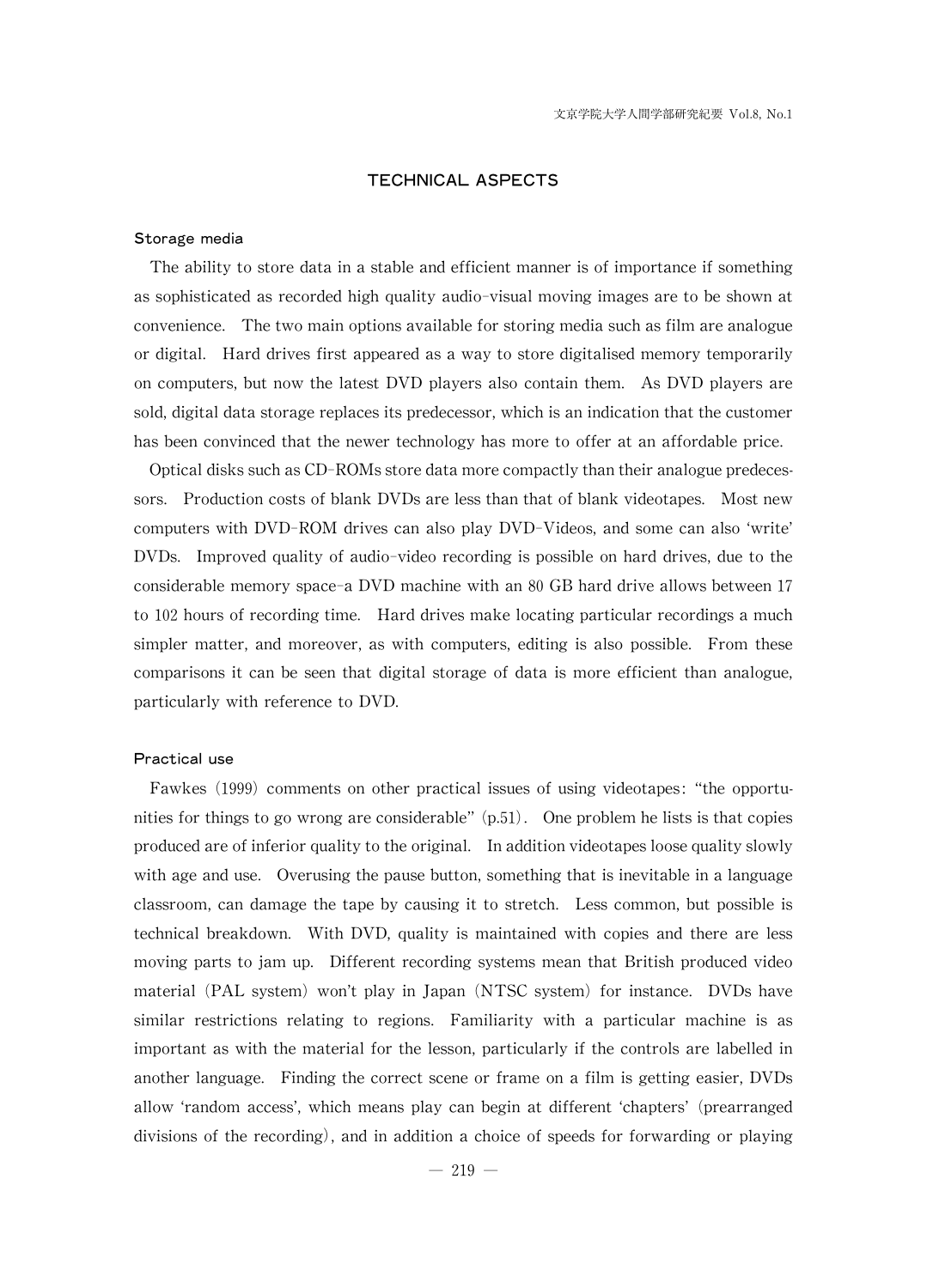backwards, including increments from  $1/2$  to  $1/16$  of normal playing speed are available. (Unfortunately, on my machine, this does not apply to audio.) Many videotapes seem to start at a slightly different position after rewinding or even pausing, and therefore it can be a problem when trying to replay specific dialogue for listening. This does not occur with freeze frame in the case of DVD.

The increased storage capacity of DVDs means not only are some portable players much smaller than video players, but the visual quality is superior: "DVD delivers 540 horizontal lines of resolution making for much sharper images than the standard VCR format, which has 210 lines" Haddad (1999), and so is the audio quality. To sum up, not only is the quality superior, DVD recordings can also be accessed more conveniently and with greater flexibility for practical use. But surely the biggest implication of storing data in digital form relates to the traditional way of learning in the classroom, since digitalized data can be sent across networking systems, and via the Internet. This opens up opportunities for new ways of learning to be explored both within the classroom and outside in the form of distance learning.

# THEORETICAL BACKGROUND

#### Input and interaction

In order to understand how media such as video or DVD can be fully exploited as pedagogical tools, we must first examine some of the relevant theories on second language learning (SLL) and second language acquisition (SLA). Some of the terms relevant to language learning used in SLA theory are 'input' (exposure to target language); 'comprehensible input' (exposure of an appropriate level for the learner's needs i. e. just above her present knowledge); ʻnoticing'(when language form is consciously registered); ʻintake' (internalized data in short-term memory); 'comprehension' (understanding of the intended meaning); 'interlanguage' (the learner's current knowledge of the target language); ʻoutput'(learner produced target language); productive language skills (the ability to produce language as in speaking or writing); and receptive language skills (listening or reading).

Krashen (1985) argues the need for 'comprehensible input' as the primary requisite for acquisition. The need for such exposure is generally accepted, but his views are contested in so far that it is not generally accepted that productive language skills improve as a result of purely using receptive skills (for example Swain, 1985). Schmidt (1990) notes that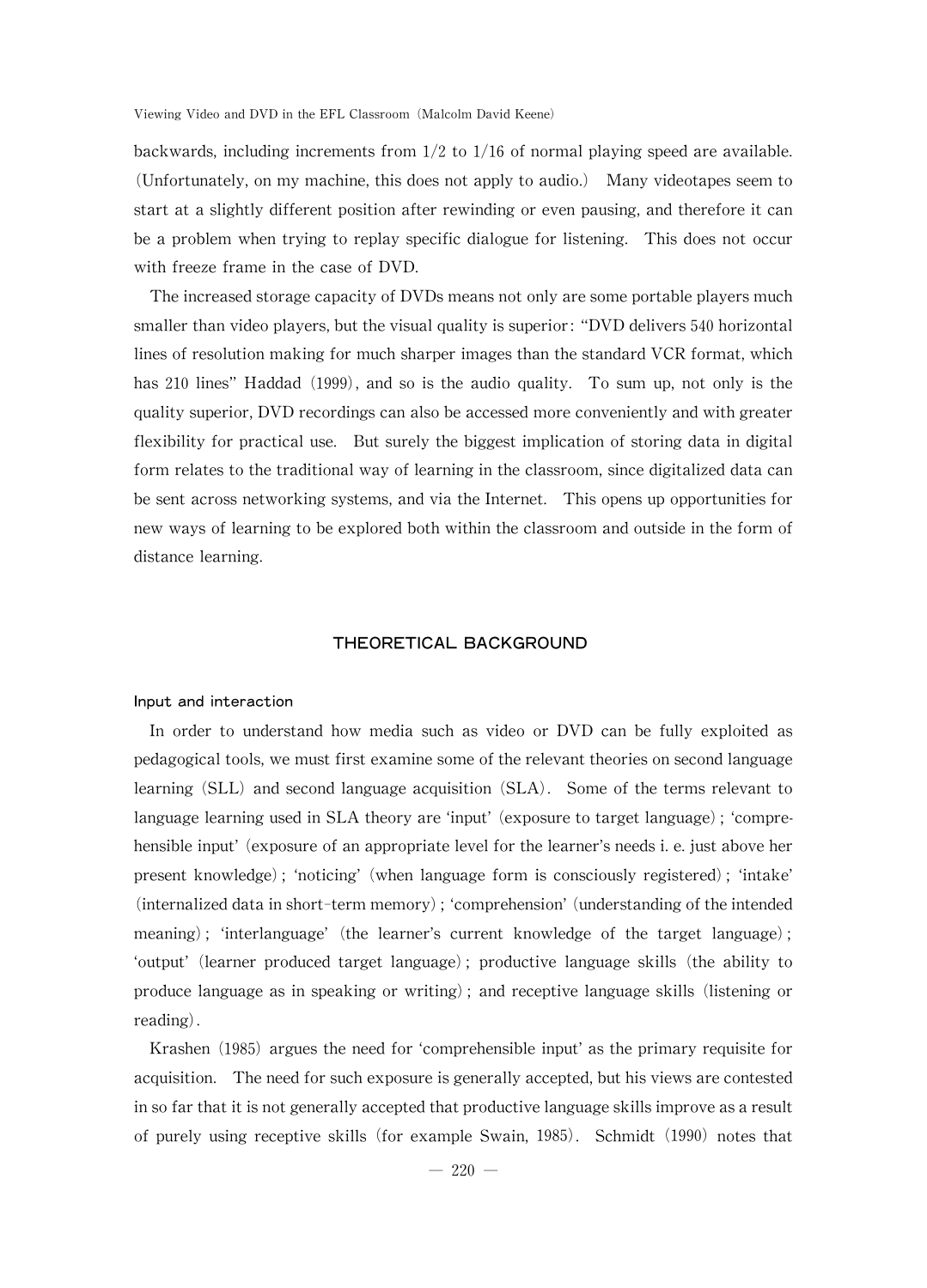although noticing — 'apperception' in the model below — is crucial for input to become intake, it is not a sufficient condition (in Skehan:  $48$ ). One remedy for this is to make the input salient― "input enhancement"(Sharwood Smith, 1991, in Chapelle, 1998). However, Swain (1985) points out that comprehension of semantic meaning is possible without complete understanding of the linguistic features by recourse to using comprehension strategies, such as guessing with the aid of context or background knowledge of the topic in question. Whereas in language production, efforts made to communicate meaning (ʻpushing output') require greater attention on syntax to ensure being understood, and moreover, deficiencies in knowledge are brought to the learners' focus (Swain, 1985). Consequently, Swain  $(1985)$ , Swain and Lapkin  $(1995)$  state the need for 'comprehensible output' (output of an appropriate level). Furthermore, Long's 'Interaction Hypothesis' (e. g. 1996) claims that during interaction, learners modify the language in their attempts to communicate ('negotiation for meaning'), which results in 'comprehensible input'.

However, Skehan (1998) comments: "... language use in itself, does not lead to the development of an analytical knowledge system since meaning distracts attention from form."(p.27). He refers to the uses of both comprehension and production strategies when communicating in L1 (our first language) such as using context and elliptical language. Since some attention to form is necessary for intake, the remedy to this is by suggesting "modification" of input (Larsen-Freeman & Long, 1991, in Chapelle, 1998).

Interaction is seen bymany associated with language teaching as an important part of the learning process, as is some awareness of the form of the language. A useful model for understanding interactionist theory is provided by Chapelle  $(1998)$  [see Figure 1 below]. Chapelle comments that this model "summarizes a consensus viewamong interactionist SLA researchers":

In order to facilitate the ideal conditions for learning to take place, there is a need to expose learners to input that is both ʻenhanced'to make it ʻnoticed'and modified in some



Figure 1 Basic components in the SLA process in interactionist research (Chapelle, 1998:23).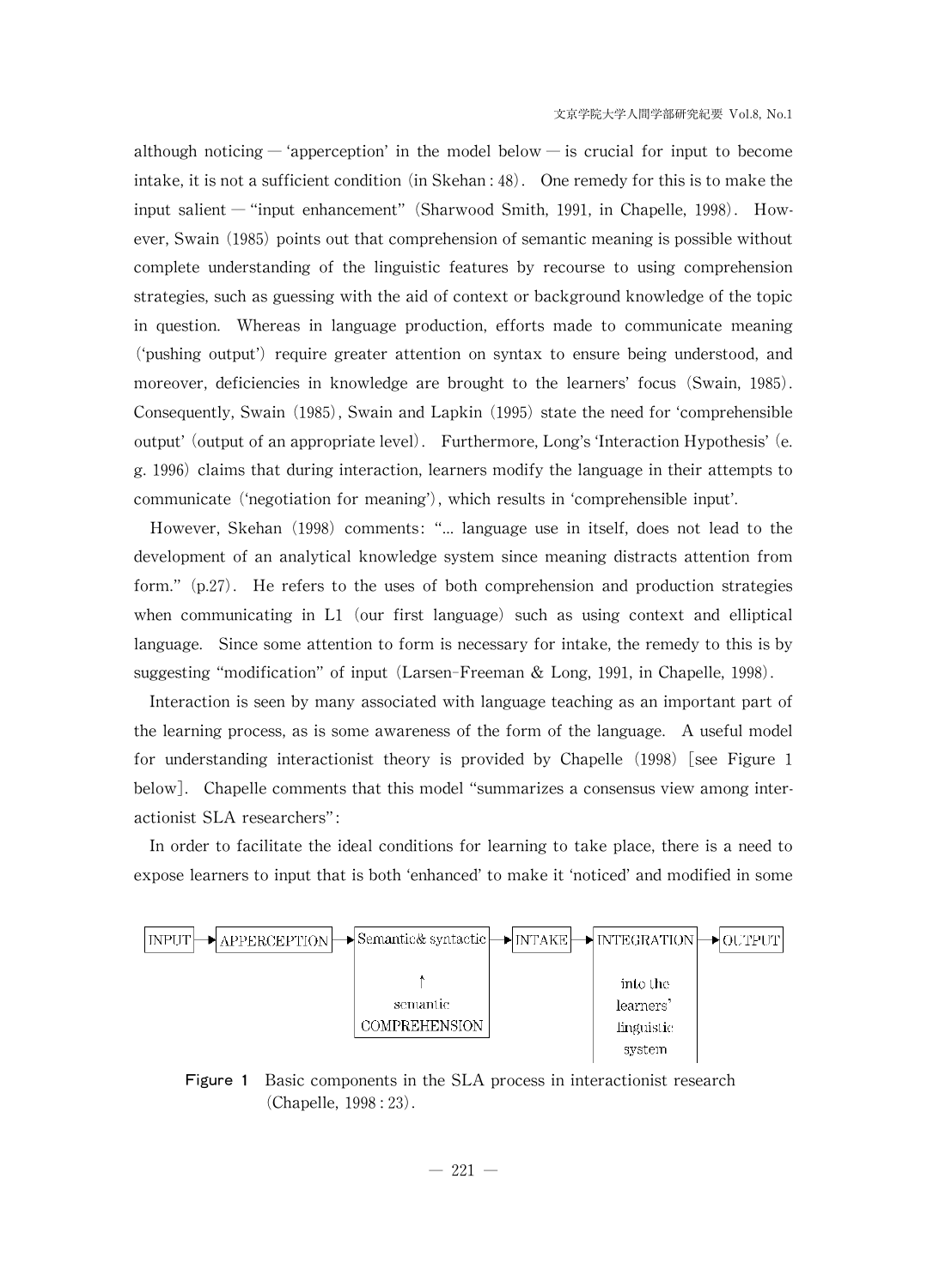way in order to make it ʻcomprehensible'. Furthermore, the input should be stimulating enough as to be a resource for learners to 'push output' with the aim of achieving 'comprehensible output'.

#### The role of visual stimuli: moving images as enhanced input

There is evidence to support the case for using visual stimuli in learning, (for example, Altman 1989, in Fawkes, 1999:8). This is also true of the use of the moving images of video and DVD media, and as stated above, many argue the case for using video as a pedagogical aid. Swaffar and Vlatten (1997) comment: "... reading what is seen as well as what is heard enhances learning....When compared with students who have onlyprint or auditory texts, learners supplied with video materials understand and remember more." (p.175). White at al. (2000) comment in support of video: "The visual channel can be seen as having a supportive and contextualizing function. It also provides a range of retrieval paths (visual, aural, contextual) to enhance learning effectiveness."  $(p.168)$ . White et al.  $(2000)$  conclude that video particularly aided the "development of listening and speaking skills, including pronunciation,"and portrayed examples of appropriate cultural use and sociolinguistic use of language. In addition, "students outlined the advantages of video, not the least of which were the affective aspects, reflecting high enjoyment levels and low anxiety, which contribute to language uptake and a positive orientation to the course."  $(p.$ 174).

# A resource to generate output

The constructivist approach "emphasizes that social interaction and collaboration with others, where some form of scaffolding is provided, is central to the learning process" (Morley and Truscot,  $2003:53$ ). (Scaffolding is guidance and support that can come from those with a higher ability such as other learners, the teacher, or native speakers.) Furthermore Pachler and Field (2001) comment that within this approach "learning is a process of discovery, information processing and expression."(p.251). In the case of viewing video material, there is a need to process different modes of communication: a visual mode, a verbal one, and sound also conveys meaning in film, plus a written mode in the case of subtitles. Such texts can offer much as the subject of collaborative investigation by learners with set tasks aimed at revealing the form of language while exploring the meanings of the texts, and further activities aimed at promoting 'expression' (generating 'output') during social interaction.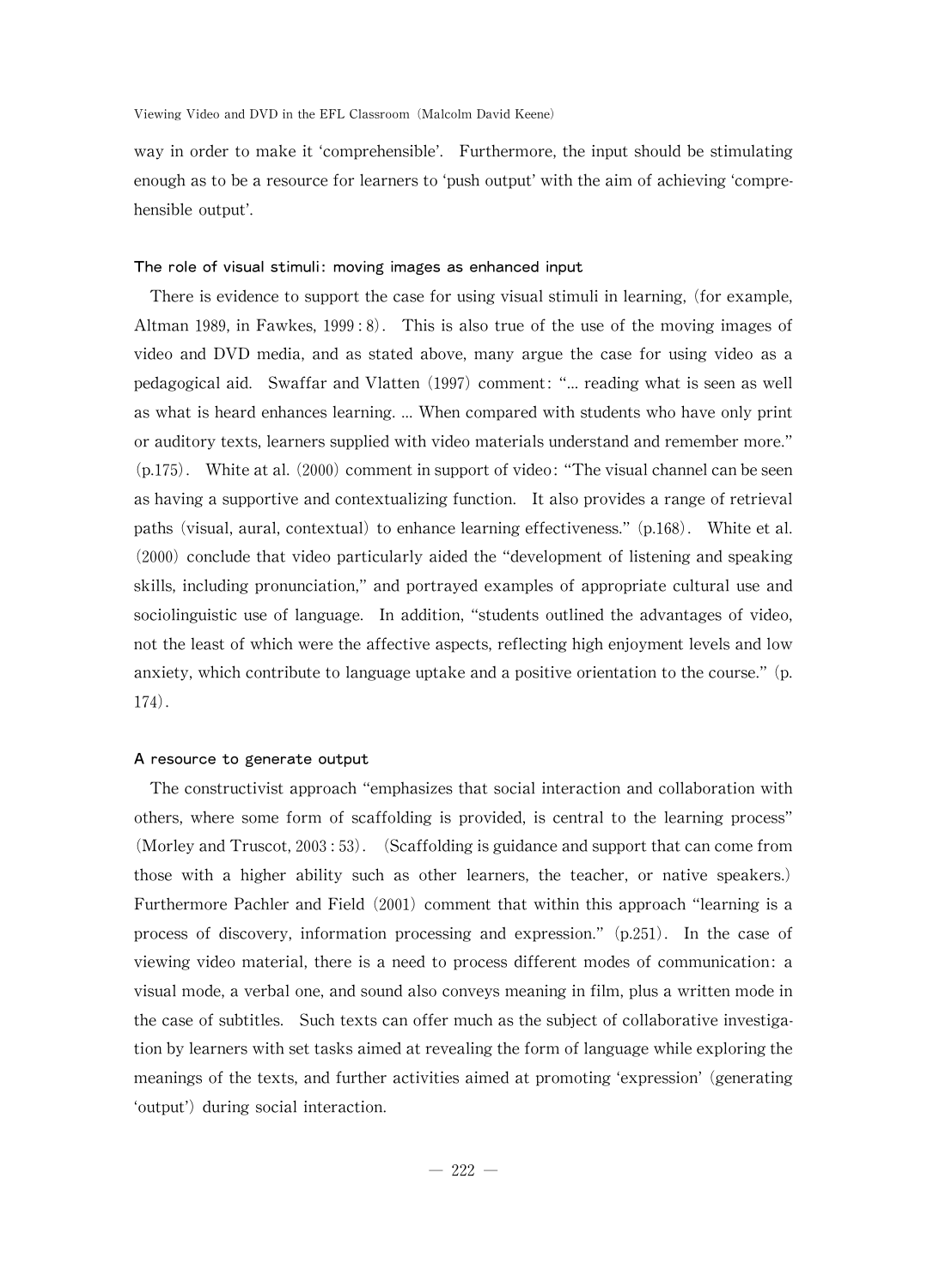#### Summary

With regard to the need for input, media such as video and DVD can provide audio-visual moving images, which are a rich source of material. As such they have the potential to enhance learning, since with the right application that is in combination with comprehensible input, they can: expose learners to appropriate use of language; aid memory recall; aid comprehension; support and contextualize. In addition this material can be used as a focus for learner interaction, and thus productive skills can be practiced alongside receptive ones in a multi-skills lesson. Furthermore, the active construction of knowledge by learners collaborating over tasks supports a constructivist approach to learning. Within this approach the role of the teacher is changed to that of a facilitator of the learning process rather than a dispenser of knowledge. This new role is crucial for selecting input material, and for designing tasks that act to modify and enhance it, and thereby ensure that sufficient focus on form occurs alongside focus on meaning.

# PEDAGOGICAL USES

## Motivation, attention, and passive learning

From my personal experience of teaching EFL in Japanese college classes, generally speaking, the first two obstacles to learning to be overcome are how to increase learner motivation, and how to shift the learner's role from a predominantly passive one towards a more active one. The latter obstacle is important since "... there is convincing evidence that ... pro-active learners ... learn more things and learn better, than ... reactive learners" (Knowles 1975:14, in Hedge, p.83). With reference to motivation, Berwick and Ross  $(1989)$  refer to the 'motivational wasteland' of the Japanese tertiary education system (p. 206). Ryan (1998) comments: "curriculum demands which fail to recognize the reality of communicative competence"result in many learners lacking motivation to study in the EFL classroom,  $(p.1)$ . Their lack of communicative practice may, due to affective factors (relating to level of confidence for example), be a contributory cause of low motivation. Encouraging pro-active learning in these conditions is a challenge for the teacher. A problem relating to video and DVD media use as a pedagogical tool is that this same technology is mainly used in the learners' home for entertainment, escapism, and relaxation, all of which encourage a passive form of viewing. Consequently, interactive viewing has to be facilitated. Here face-to-face contact between the teacher and the students together with task design both play pivitol roles in bringing about a more active interplay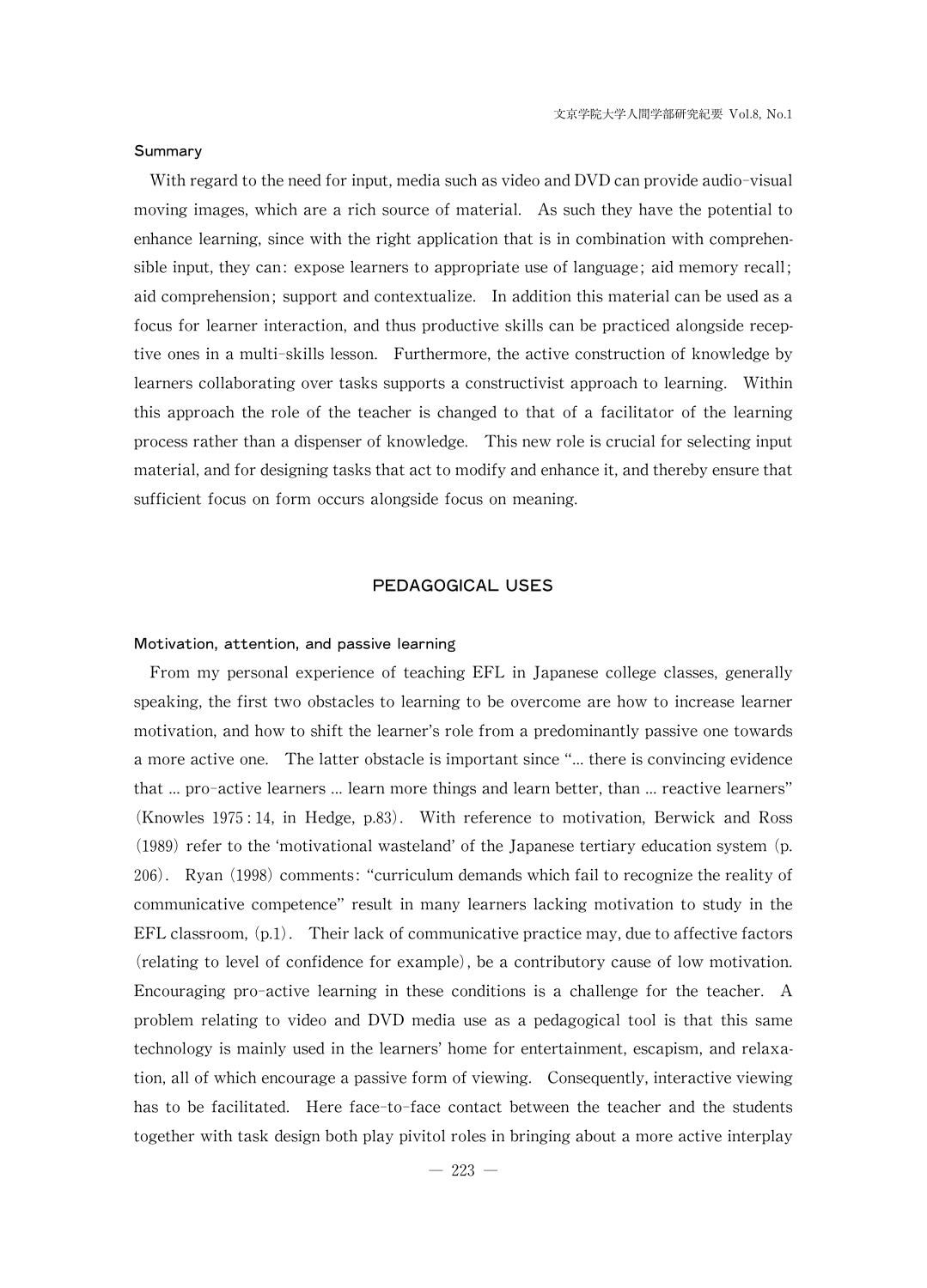between the learners and the text being viewed. The teacher needs to both define learner roles within the classroom and put in place activities for them to do.

### Coursework versus ʻauthentic'material

There are advantages for both the use of coursework video material (designed for second language learners) and 'authentic' material (aimed primarily at native speakers). Coursework video or DVD material has the advantage of being written for specific learners relating to ability, age and so on, and has the advantage of containing enhanced and modified input. Such material saves on preparation time for designing activities since there is accompanying material for tasks, and can be as rich in input as authentic material. However, from my experience with college students in Japan, once it is known to be coursework,andthereforeinasensecontrived,interestoftenwanes. ʻAuthentic'material, on the other hand can be rather daunting with its denseness of input, much of which is unlikely to be ʻcomprehensible input'for all learners in a class. However, focus on discrete elements within tasks aimed at enhancing and modifying input has the potential to make it more comprehensible to learners. In this way chapters or smaller sections of the material can be examined repeatedly thus discovering the parts that make up thewhole. It can be argued, of course, that the way of viewing is inauthentic as a result of the context it is being shown in i. e. an EFL classroom and the tasks learners are expected to perform, however this is inevitable in a language classroom where the priority is on learning. Furthermore a sense of purpose and achievement are surely important to learners― particularly with adults at college level — therefore, comprehending and discussing a film aimed at a native audience, surely feels more rewarding and worthwhile than the familiar type of coursework.

## Analysis of past use of video

Evaluation of past pedagogical use of video is limited to observations made by myself while teaching in my own classrooms when using video as a supplement to coursework. On reflection,my previous approach to using video followed similar lines to Brian Hill's  $(1999)$  three-phase approach to using video:

- First playing with or without previewing activities.
- Second playing, with pauses for work on activities.
- Third playing for reinforcement and to check activities.

One example of a previewing activity used was an information gap exchange done in small groups. This acted as an 'advance organiser' in that background knowledge (known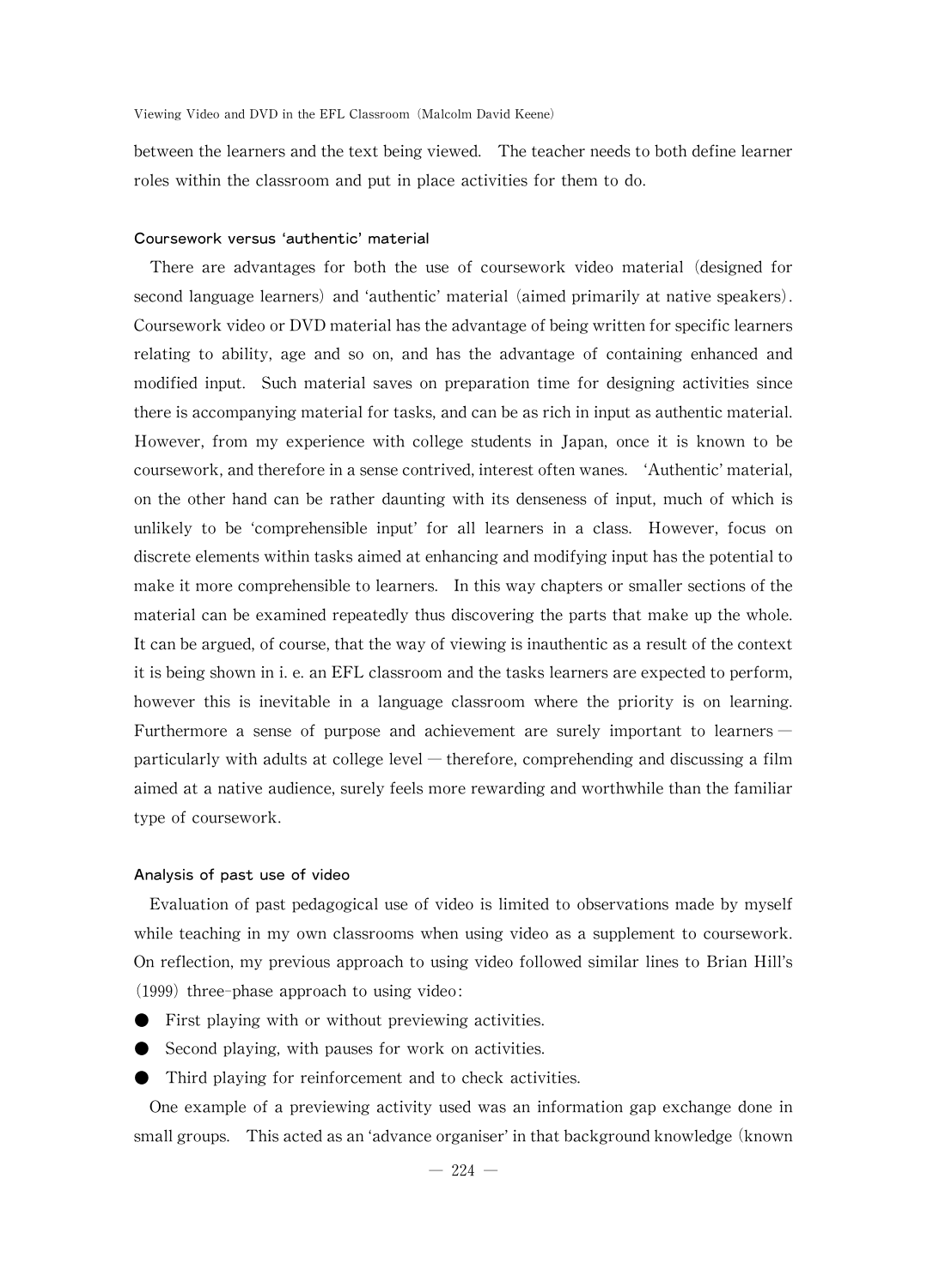as ʻschemata') was activated: the learners discovered personal details about the main characters of the coursework video, A Weekend Away (Viney, 1986). This material follows a short narrative in episodic form, and the strong characterization, from my observations, plays an important role in sustaining interest in this video. After doing previewing activities, interest and attention appeared to be noticeablyhigher. An initial brief, silent viewing enabled them to discover the genre. (Genre signals to viewers the type of narrative structure, and to a degree the kind of language that can be expected.) Moreover, an interactive kind of viewing was put in place. Activities to be done during the first viewing of the video with sound were kept to a few gist questions, since writing answers or checking worksheets can disrupt viewing if done simultaneously. On the other hand, without any activities there is a danger of passive viewing being adopted, as this is the usual way of viewing at home. In fact in previous classes, some of the students have put their heads on the desks, while others have started doing homework from other classes. Although this was not a significant number of them, it reveals that watching video can sometimes be perceived as somehow extracurricular and consequently unimportant.

Other activities used for further viewings focused mainly on comprehension of the narrative and included many activities familiar to coursework such as multiple-choice gist questions and listening for specific information. This combined questions relying upon listening skills with those relying upon what was understood from the visual imagery. For example, the visual mode was utilised in activities such as matching actions to characters names. The material was also a plentiful resource for discussion, and for writing tasks.

*True Voices 1* (1998) is a different type of 'coursework' material, containing short skits designed around language functions, plus seemingly naturalistic conversations, interviews on topics and documentarymaterial, and as such the video is more overtly coursework. Pausing the video did not appear to be disruptive to viewing this material, whereas in the case of A Weekend Away it noticeably disrupted the focus on the story. However, Hill  $(1999)$  claims that there is a need to pause in order to distract attention from often highly attractive visual images and maintain more focus on the actual language itself (p.6). Therefore, a balance has to be ascertained not only between the focus on meaning and on form, but at the same time maintaining sufficient learner interest and motivation. Furthermore, I observed with a third viewing of material, particularly with longer narratives such as this, that if the outcome was already known, interest and consequently attention both wane. This points to the importance of narrative as a motivational factor.

The most popular material used in my former classes was an adaptation ofʻauthentic' film. *The Wrong Trousers* (Viney, 1998) was taken from the Wallace and Gromit series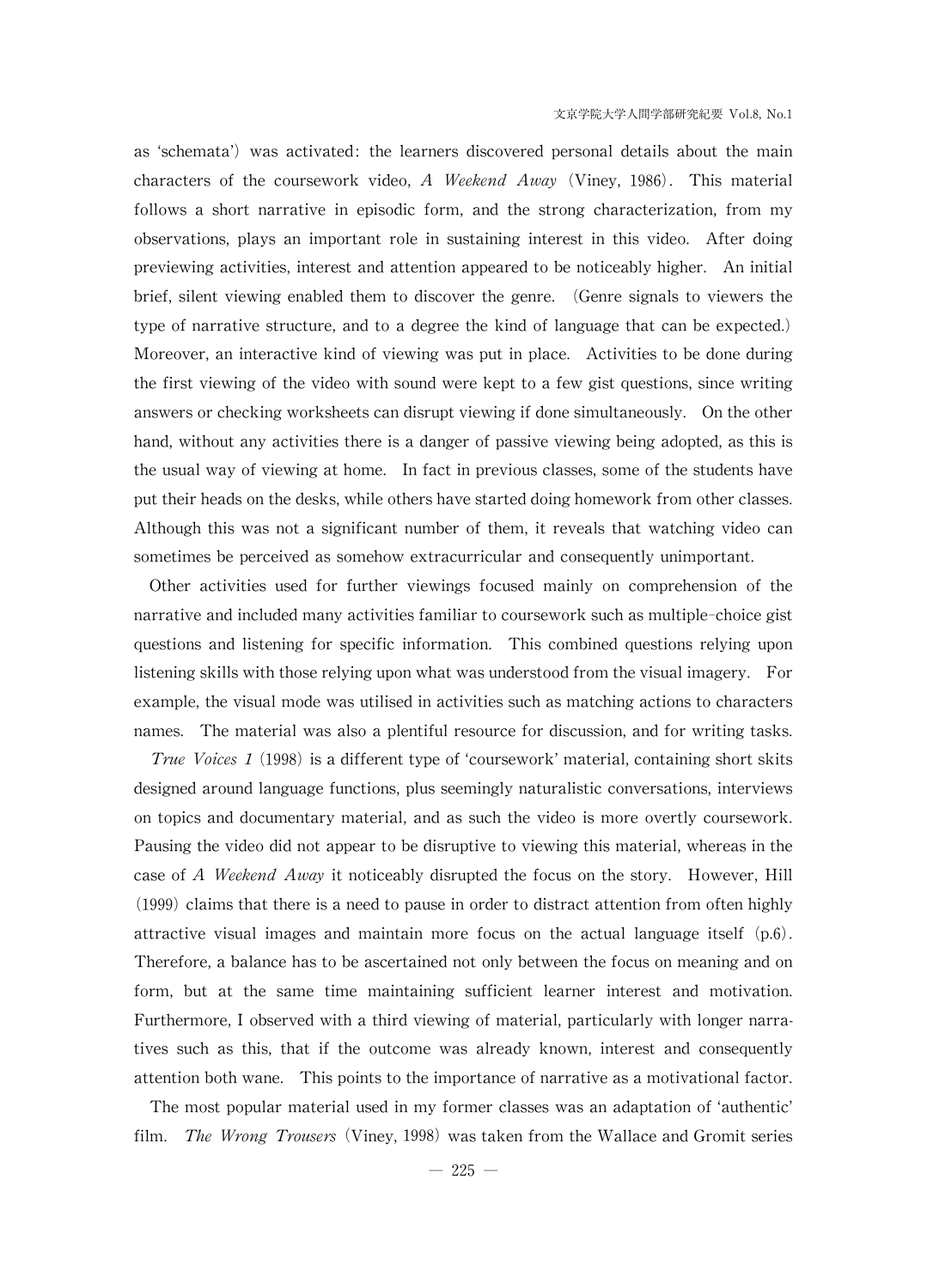of animated films that first became popular in the UK. The adaptation divides the film into six five-minute episodes and includes an extended narration. The popularity of  $The$ Wrong Trousers comes with a caveat. High interest was most likely due to several factors: the style of the animation, the characterization, and an action-packed, humorous, and easy to follow plot, much of which can be deduced from the action contained in the visual images. Although, humour certainly plays an important part in this story, plot is surely an essential component. The fact that there was less need to focus on spoken language in order to understand this video implies that much of the input was not necessarily being noticed by the learners during the viewing. Here Hill's suggestion above can be put to use since after an uninterrupted viewing of the whole video lasting around thirty minutes, on subsequent viewings, pausing can be used to shift more focus to the actual language. An alternative is to place the focus of activities on learners producing their own target language as they comment on actions observed by them, characterisation, or recount the plot. In addition, such high interest material can be used as an introduction to prepare a class for different material in further video lessons. My main conclusion from the above discussion is that narrative appears to provide increased interest and consequently increase learner motivation.

#### Pros and cons of narrative

The role of narrative is not therefore simply aesthetic, it is central to our cognition from earliest childhood. (Plowman, 1996:96).

Consequently, narrative has an important role for education in general: "Narrative shapes our knowledge and experience and is central to the processes of teaching and learning because it aids reconstruction, retrospection, prediction and memory as well as motivation" (Plowman, 1996b, in Plowman 1998). Others back this position, with relation to language learning. For example Secules et al. (1992) argue, "An anticipatory mindset may contribute to the enhanced contextualization of new material ... as well as to the development of predictory strategies in relation to new material"(in White et al., 2000: 168). Therefore the creation of a positive approach to learning can at the same time both aid recall and comprehension.

Topic, like genre, plays an important part in learner expectations and initial approaches to the material. When previously using another coursework video material with a group of students, the lower level material on the topic of news media was greeted with grunts and groans since it was perceived as too difficult by the learners, while later material shown to them — actually graded as more difficult by the writers — on the topic of dance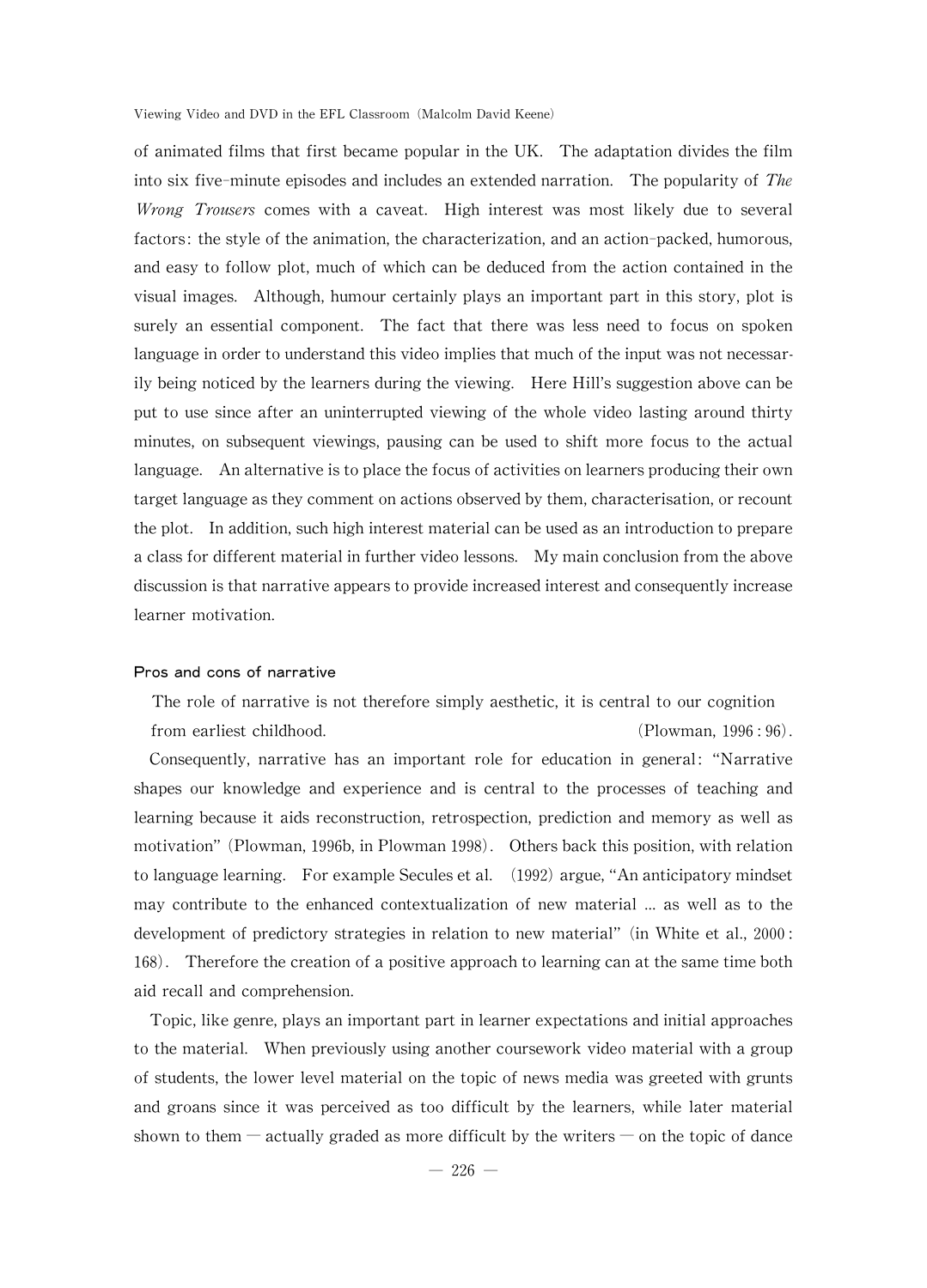was accepted warmly without a complaint to be heard. Unsurprisingly, they interacted better with the latter. Surely this implies that the learners found or created more coherence in the latter narrative. Plowman  $(1996)$  puts forward this question: "Whether learners find narrative coherence which is already there or generate it for themselves is uncertain"(ibid, p.103). Whichever is true, it appears that the negative and positive attitudes in the case of my former students demonstrate the importance of an active and willing role in constructing coherence in text. Since a central pedagogical aim is to encourage interaction, and differing ʻnarratives'(interpretations) produced by learners surely have the potential to increase discussion. Moreover the teacher's role extends beyond selection of the material to an active one in the classroom guiding and encouraging learners to participate both as viewers and communicators.

## A framework for using film

On the question of copyrights, which vary in different countries, Jack Valenti,  $(2004)$ , President of the Motion Picture Association of America comments that a teacher showing a movie in class is fair use. This is fortunate sinceʻauthentic'film contains a wealth of material from which tasks can be designed. Eken (2003) makes this apparent in his framework, which examines film from four perspectives:

- Literary aspects— narrative, characters, setting, theme, signs, genre.
- Dramatic aspects— acting, costumes, make-up.
- $\bullet$  Cinematic aspects— camera angles, movements, positions, sound and vision, lighting. • Language work— vocabulary, skills.  $(P.53-54)$ .

Eken concludes that feature films can help promote critical thinking skills, enhance speaking, listening, writing, and reading skills. Dramatic aspects of the film on the one hand could invite a cultural focus regarding costumes, and the roles played and so on. Alternatively, evaluation of acting or the film may be possible using a more critical approach. Cinematic aspects also rely on a critical perspective of visual observation of the film. These perhaps would need comparative judgements to be made across a number of films.

With respect to language work, film as input can be used to develop language in general by designing activities to focus on specific skills such as those outlined above relating to video. Swaffar and Vlatten (1997) suggest that segments of under two or three minutes are useful for focusing on specific language. Spoken language can be observed for semantic, pragmatic (regarding turn-taking, formal and informal usage, and so on), phonological, syntactical analysis, and with a specific aim of learning lexical items.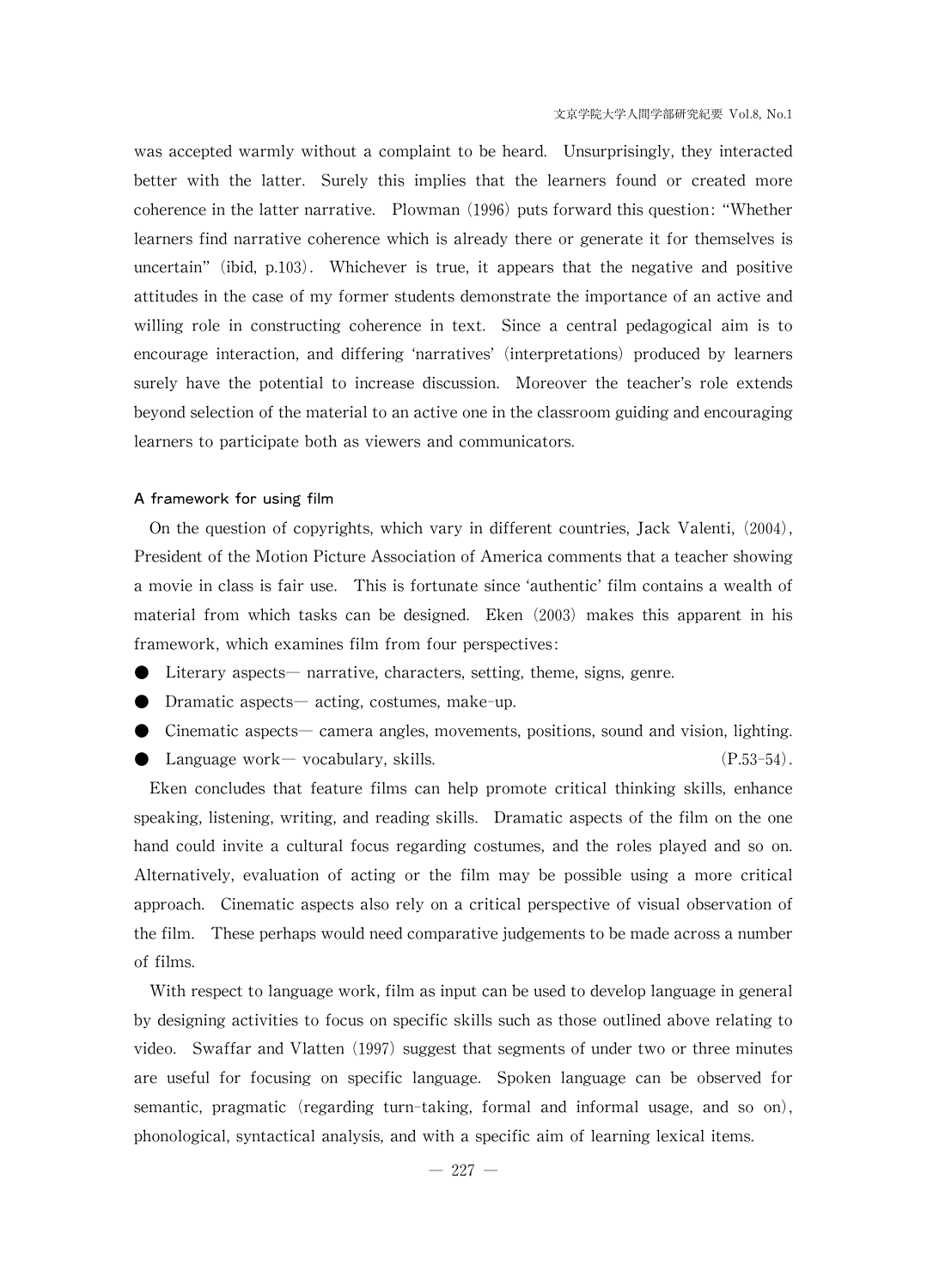Both language and images can be used as a focus for generating learner 'output', through description, prediction, and discussion. There is a wealth of material for role-play, or discussion such as over comparisons of cultural differences. The opportunity to examine differences between the spoken-grammar (conversational use) and the written-grammar that learners have often been prescribed is open since the context surrounding the use of language is provided by film.

#### Analysis of past use of DVD film

DVDs are more flexible since they can offer a choice of spoken languages and sub-titles in different languages. With English subtitles, comprehension can be made easier by changing the focus from listening supported by visual context to primarily reading supported by both visual context and listening. The written words can be examined with a focus on meaning or the form of the language, depending on the activity. DVDs also often contain various supplementary materials. Since animated film is a popular genre in Japan across a wide age group, and comic magazines are also popular and are widely read by commuters of varying ages on trains in the mornings and evenings, I chose to exploit an authentic animated sci-fi film *The Iron Giant* (1999) in order to put some of these ideas to practical use in the classroom and to gather further empirical data. This version, unlike the other three was on DVD.

An example of a class outline previously used by myself is as follows. I selected literary aspects as the best starting point, and the focus was placed primarily on narrative as a cognitive stimulus for discussion. Swaffar, J. and Vlatten, A. (1997) suggest that segments of film over two or three minutes result in learners producing their target language as they generalize about what they have seen and understood. Since the primary aim was that learners produce their own target language, as opposed to reiterating the language of the film, viewing with target language sub-titles was chosen. The focus was therefore primarily on reading and speaking activities with the focus on narrative aspects of film. Swaffar and Vlatten (1997) refer to this in their framework for video watching as: "Information as the basis for student perspectives". (p.181).

In a typical class, an introductory commercial with accompanying music was used as an ʻadvance organiser'. The aim was to discover the genre and make predictions about the characters and story based on the visual images. Once genre is determined, learners can develop some idea of expectations of the story, and even about language that may be used. Worksheets were shared between two or three learners to promote collaboration as interactive viewing was put in place. There was no pressure at this stage that they should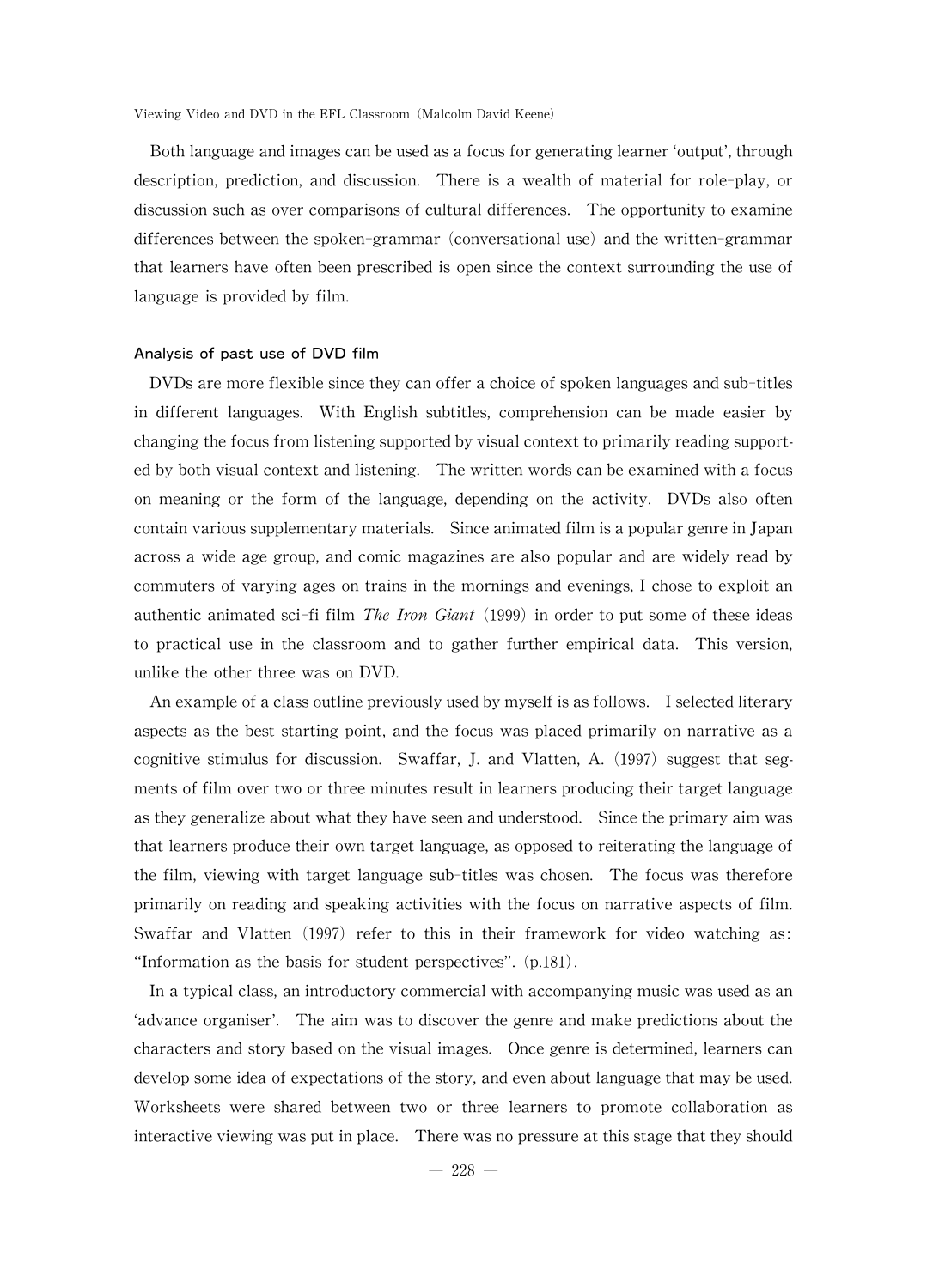communicate only in English, but the answers were to be written in English and later related back to the whole class in English. The procedure explained was that the questions should be kept in mind while viewing, and answering was to be done when the film stopped. The eighty-seven-minute film was shown over six lessons and the film was divided into viewings of around twenty minutes each. Additional time was allowed for the completion of activities, discussion, viewing supplementary materials, and some overlap in showing the film. The aim was to avoid overtaxing the learners since focusing on spoken and written text in  $L2$  (second language) can be very demanding.

The second lesson began with a recap by way of the documentary of the making of the film, which was viewed with interest. As far as the subsequent reading was concerned, the learners appeared diligent working at this and the questions they answered showed general understanding of what was happening. The subtitles, presumably for practical reasons, were sometimes shortened versions of the spoken dialogue. Since the film is aimed at not only adults but also at children, the language used was generally of a suitable level for the learners in question. On the final viewing, I observed that on average only one or two students in classes of twenty or more did not appear to be following attentively, which is a positive beginning in my teaching context. After the first segment had been shown, learners were asked to predict what was going to follow. Predictions were offered but were quite brief and simple. In future classes, I will give more lexical support by way of matching relevant key words to definitions and so on. One point about using either video or DVD is that the preparation required should not be underestimated.

The Iron Giant  $(1999)$  includes commercials for the film, which are good introductions or recaps of the gist of the story, and a thirty-minute documentary on the making of the film which was watched with interest by learners in some of my previous classes. Since in this particular material the language is of a higher level than that in the actual film, I selected Japanese subtitles to support the commentary in English. This opens up the opportunity for learners to simultaneously read translations in  $L1$  (first language) as they listen to the words spoken. I cannot comment as to whether this actively took place or not. However, students had the opportunity to learn about the making of the film, while at the same time they were given access to some information from within the film in their own language― particularly useful for lower level students.

The final lesson began with a cloze activity of the plot to date, followed by a discussion of the predicted outcome of the film. One of the keyphrases concerning a major theme in the plot was brought to attention. This key phrase occurs again at the end of the film. The question of its meaning and significance was posed, to provoke discussion. This was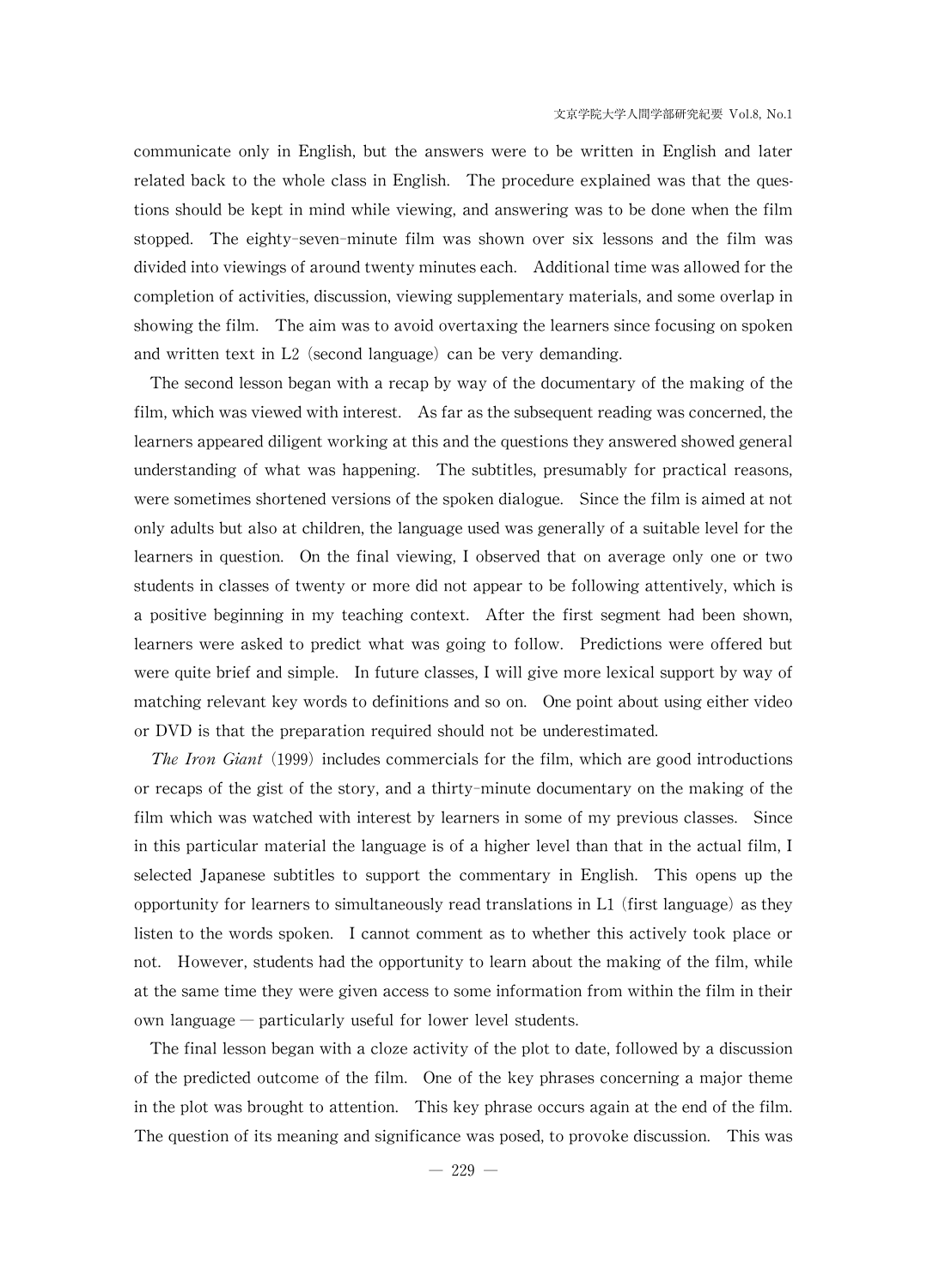aimed at leading into a discussion of the themes of the film and some of the symbols within it. After viewing the end of the film, learners were observed to be discussing and collaborating over different aspects of the film in small groups as preparation for individual members presenting their ideas to other groups. In this way the pressure of performing to the class as a whole was avoided, which enabled the less extrovert speakers to perform. Evaluation could be made on the degree of success in communicating ideas to other groups.

#### Further options for DVD

With DVD there are more options open than with video. It is possible to juxtapose different chapters (or scenes) in order to show a non-linear sequence to the film, and thereby highlight certain themes in the film. This could be done in relation to the key phrase that I highlighted for discussion (see above). Showing DVD on computers opens up more pedagogical options. Computer networking within theclassroom allows individuals or groups (depending on the approach chosen) to view a film in a linear manner together as a class, or in a non-linear manner focusing on different parts of the narrative (as in a ʻjigsaw'activity), or on different aspects of the film. In this way, different information can be processed by each group and later used to reconstruct the story through interaction across groups. Furthermore, the Internet allows such collaborative activities to take place across vast distances, thus making distance learning more viable. In addition, computer software available allows access to electronic reference tools (such as dictionaries). With computers, there is the potential for editing material. This allows greater flexibility since variable versions of the material can be tailored to suit different pedagogical purposes. Using DVD together with computers in this way can encourage more learner autonomy and further supports pedagogical approaches such as the constructivist one.

#### Drawbacks and challenges

The first major challenge is perhaps to change the habits of learners from their familiar passive way of viewing to a more interactive one. Task design is an obvious wayto do this, and over a period of time the transition to a more pro-active role should occur. Even so, the use of multimodal media such as video and DVD can result in learners developing and overusing strategies to get the information required of them. For example, some may rely too heavily on the visual mode and consequently fail to use their listening skills, or reading skills (when subtitles are in use). Alternatively, they may rely heavily on reading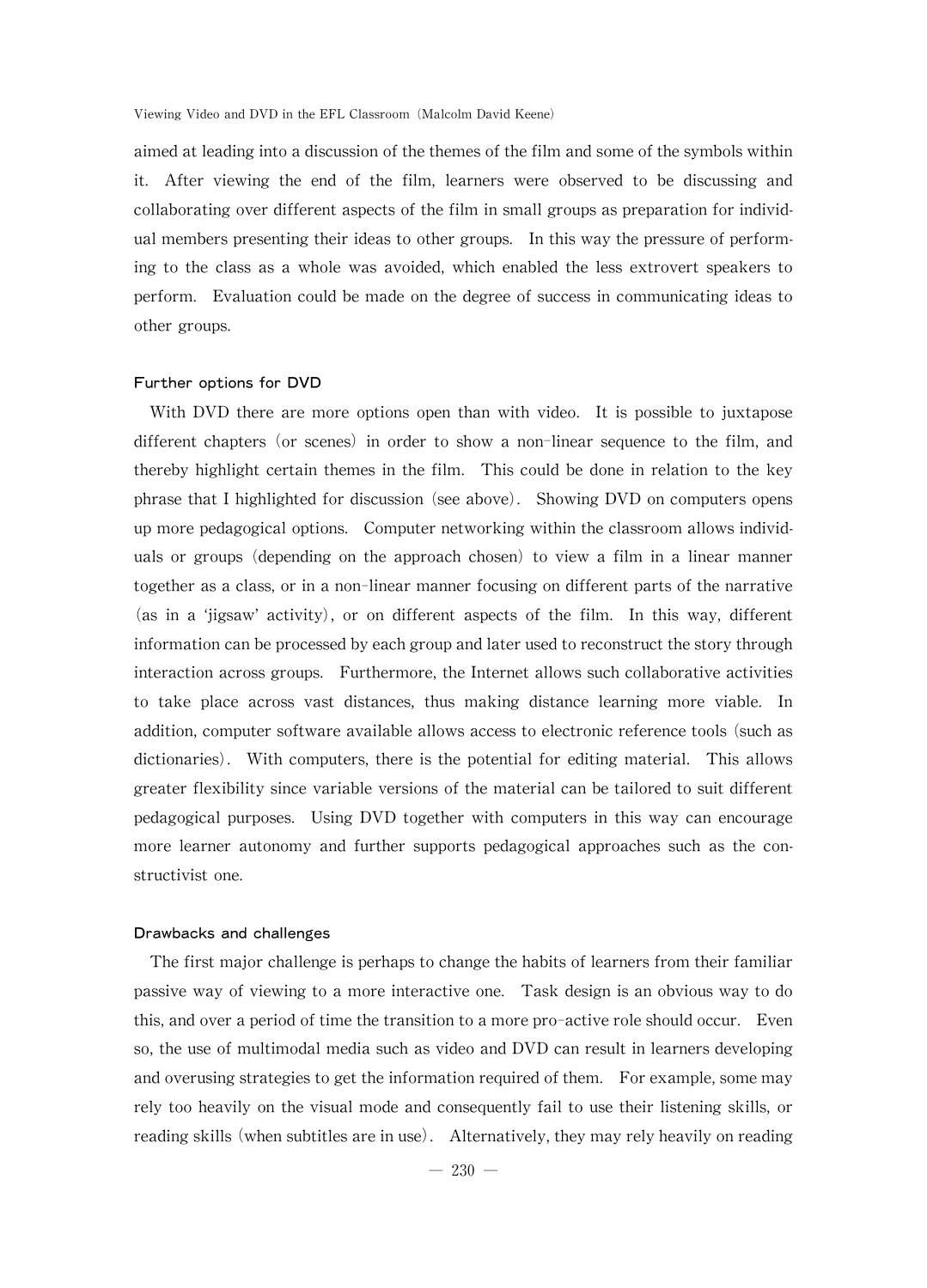over listening. Therefore there is a particular need to ensure to sufficiently focus attention on the form with selective tasks at appropriate times — without disrupting the viewing to the degree that overall interest is lost. Since failing to focus sufficientlyon form will result in little change to the learner's ʻinterlanguage'.

One of the obvious drawbacks to using video in class is the loss of face-to-face contact between learners, and between the teacher and them during viewing. However, this can be balanced, between viewings, with the need to work on tasks within a collaborative learning environment of the kind that supports a constructivist approach to learning. Here the teacher can have an impact on this.

#### The teacher's role as a facilitator

The teacher's sufficient presence in the classroom remains important to ensure face-toface contact between learners continues, and to ensure that rapport between the teacher and learners is not hindered because of the continued focus on the media. Other roles include:

- Preparation including the selection of material to be viewed and the design of learner tasks.
- Presentation of the material and guidance for doing the taskwork, which are both crucial for maximizing learner interest and pro-active participation.
- Monitoring of activities includes observation of learner performance in class and correction of taskwork aimed at providing feedback to the learners and as research for future class planning.

#### **CONCLUSION**

Unfortunately, the only qualitative data I have quoted in this essay is based on my own observations oflearners whileI was teaching within myown classes. Whereas this is far from conclusive, I would like to add that attendance in these classes was marginally better than in similar classes that I taught without using video as supplementary material. There is however a need to ascertain the degree to which learner skills improved as a result of viewing video material in the classroom in comparison with a more traditional class based around the study of a text supplemented with audio material. I intend to do this at a later date.

The conclusions drawn are that there are important roles to play for both video and DVD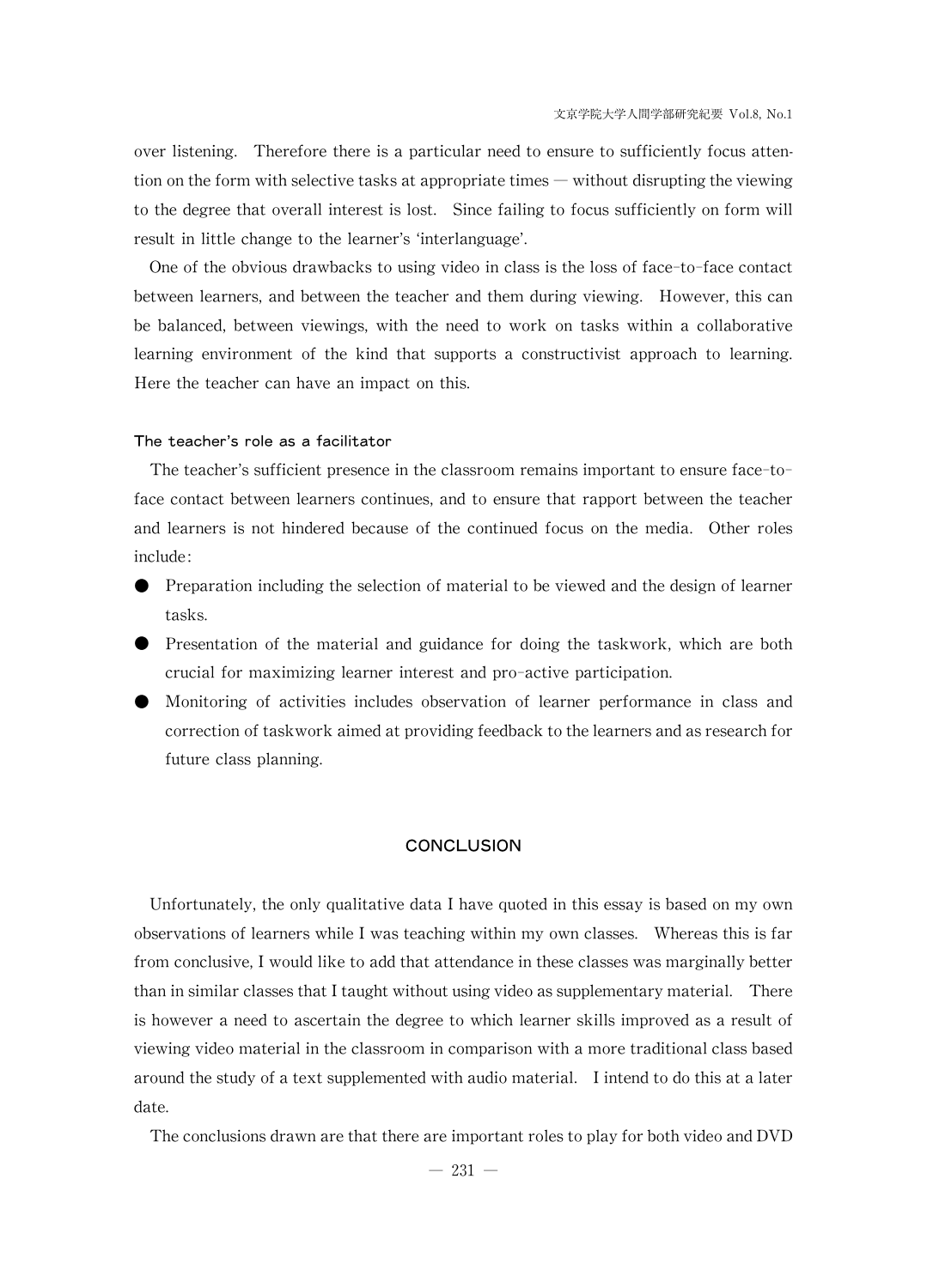within EFL classrooms. However, there are clear advantages to using DVD in a traditional classroom approach to watching film. These include improved audio and visual quality, increased convenience, and more flexibility of use. As a result, language can be examined more precisely for analysis from both the perspective of listening and reading. There are many pedagogical options for use, as with video-film. One recommended use is to view 'authentic' film with a focus on narrative — within my own teaching context, this appeared to provide more interest than following video coursework. Moreover narrative clearly provides a framework from which new knowledge can be constructed. Thus in addition to providing a rich source of exposure, film can be used as a focus for generating learner 'output' during interaction, and in this way make up for the inevitable loss of faceto-face contact during viewing. The availability of related supplementary materials on DVDs are added resources to exploit. Together this media appears to be well suited to a constructivist approach of learning with the emphasis on collaborative discovery and construction of knowledge.

The flexibility of digitalised video allows non-linear sequencing, repetitive sequencing, and variable speeds of sequencing. Images can be viewed more than once and at slower speeds in order to observe details relating to narrative or relating to the socio-cultural behaviour of the characters. Furthermore, since the same applies to the audio mode  $\alpha$  (although not on all DVD players), in this way it is possible to enhance input from spoken language thus facilitating noticing. Thus digitalised video has the potential to allow more focus on form.

With the availability of multimedia technology, learners can access the material on their own or in groups via computer networking or the Internet and thereby study whichever segments appeal, and spend out of class time self-studying projects, and therefore can be a means of shifting towards greater learner autonomy. DVD provides new exciting opportunities for revitalising EFL classrooms. It is therefore, to use Viney's word 'insane' that technologies freely available in many homes are not being put to greater use in institutions of education, but no doubt, thanks to the development of DVD, sanity will soon prevail. One final problem worth mentioning is that learners may become reluctant to return to traditional ways of study. After the excitement of watching a major feature film with a larger than life plot, superheroes played by glamorous actors, special effects and popular music in the sound track, they may understandably become averse to opening the textbook. Unfortunately at present, I have no answer to this problem.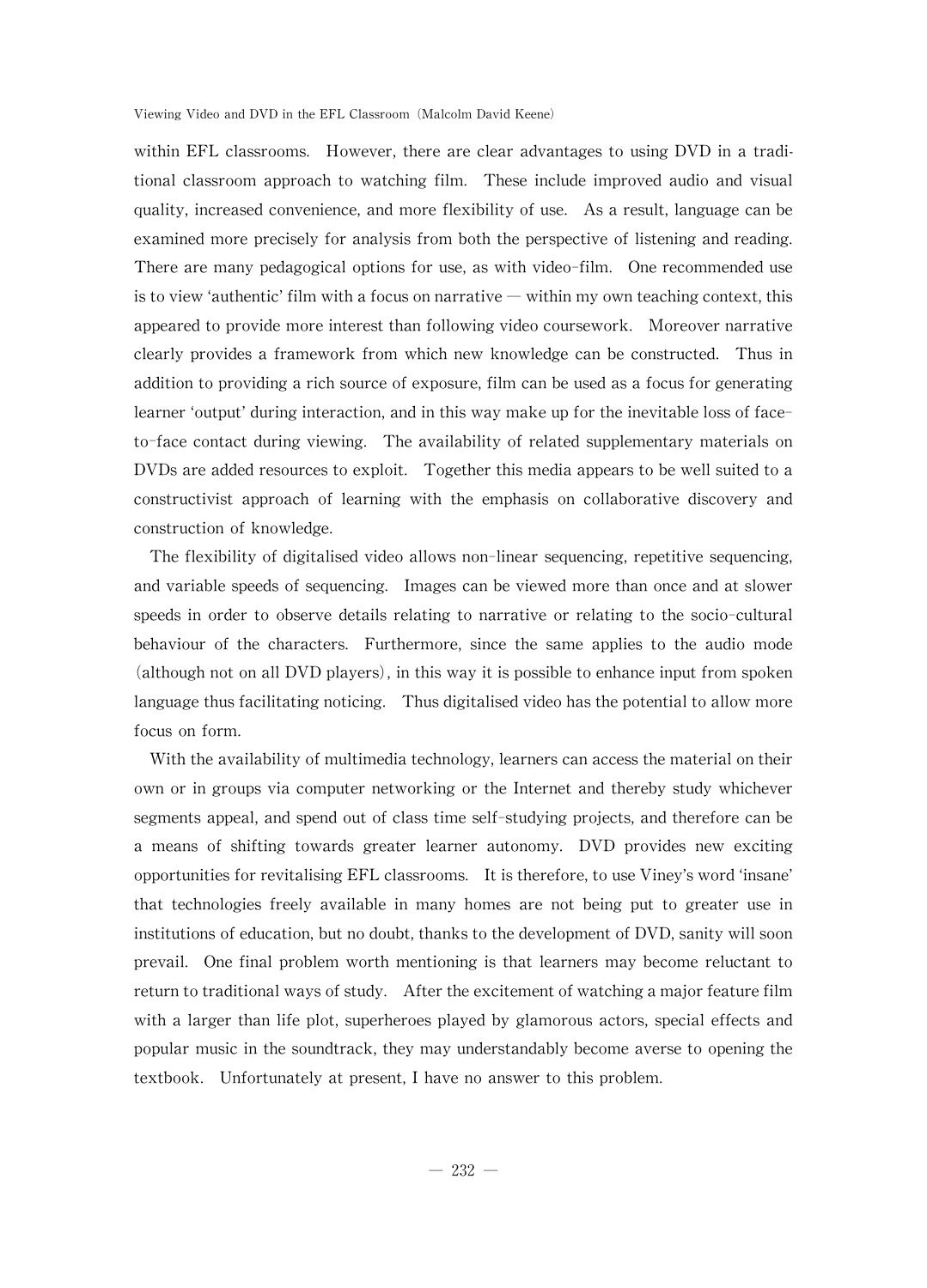#### **BIBLIOGRAPHY**

- Berwick R. and Ross S. (1989) 'Motivation after Matriculation: Are Japanese learners of English still alive after exam hell?' JALT Journal 11, 193-210.
- Bird, B. (Director). (1999). The Iron Giant. Warner Bros. (1999).
- Chapelle, C. (1998). 'Multimedia CALL: Lessons to be learned from research on instructed SLA.' Language Learning & Technology,  $2(1)$ ,  $22-34$ . Retrieved November 15, 2001, from http://llt. msu.edu/vol2num1/article1/index.html.
- Eken A.N.(2003). ʻYou've got mail': a film workshop.'
- ELT Journal,  $vol.57$ ,  $no.1$ ,  $pp.51-59(9)$ . ELT Journal-English Language Teaching ISSN 0951-0893electronic 1477-4526. Oxford University Press. 2003-57-1.
- Fawkes, S. 'Switched on? Video resources In Modern Language Settings.' Modern Languages in practice 10. Clevedon, U.K.: 1999.
- Hedge, T. (2000). Teaching and Learning in the Language Classroom. Oxford: OUP.
- Chapter 3: Learner Autonomy and Learner Training. pp.75-106.
- Brian Hill (1999). Video in Language Learning. London: CiLT.
- Krashen, S. (1985). The input hypothesis. New York: Longman.
- Lonergan, J. (1984). Video in Language Teaching. OUP.
- Maurer, J. & Schoenberg, I. E. (1998). True Voices 1: an EFL Video. New York: Longman.
- Morley, J. & Truscot, S. (2003). "The integration of research-oriented learning into a Tandem learning programme." (p.53). In Language Learning Journal, Summer, No.27, 52-58.
- Pachler, N. & Field, K. (2001). 'The use of ICT in mfl teaching and learning.' In Learning to teach modern foreign languages in the secondary school.  $2<sup>nd</sup>$  edition. London: Routledge Falmer, pp.250-75.
- Plowman, L. (1998). 'Getting sidetracked: cognitive overload, narrative, and interactive learning environments.'or Abstract To appear in Virtual Learning Environments and the Role of the Teacher, Proceedings of UNESCO/Open University International Colloquium, Milton Keynes, UK,April 1997. http://iet.open.ac.uk/pp/s.a.rae/Meno/meno-pubs.html
- Plowman, L. (1996). ʻNarrative, linearity and interactivity: making sense of interactive multimedia.' In British Journal of Education Technology. Vol.27, No.2, pp.92-105.
- Ryan, S. (1998). Using Films to Develop Learner Motivation. The Internet TESL Journal, Vol. IV, No.11, November 1998. http://iteslj.org/Articles/Ryan-Films.html
- Skehan, P. (1998). A Cognitive Approach to Language Learning. Oxford: Oxford U.P.
- Stempleski, S. & Tomalin, B. (1990). Video in Action. Prentice Hall.
- Swain, M. (1985). Communicative competence: Some roles of comprehensible input and comprehensible output in its development. In S. Gass  $\&$  C. Madden (Eds.), Input in second language acquisition  $(pp.235-53)$ . Rowley, MA: Newbury House.
- Swain, M. & Lapkin, S. (1995). Problems in output and the cognitive processes they generate: a step towards second language learning. Applied Linguistics 16,371-91.
- Swaffar, J. and Vlatten, A. (1997) 'A sequential model for video viewing in the foreign language curriculum'. In The Modern Languag Journal  $(81/2)$ , pp.175-84.
- Jack Valenti, (2004). ELT News-Features-Think Tank Topic: "What ever happened to video in